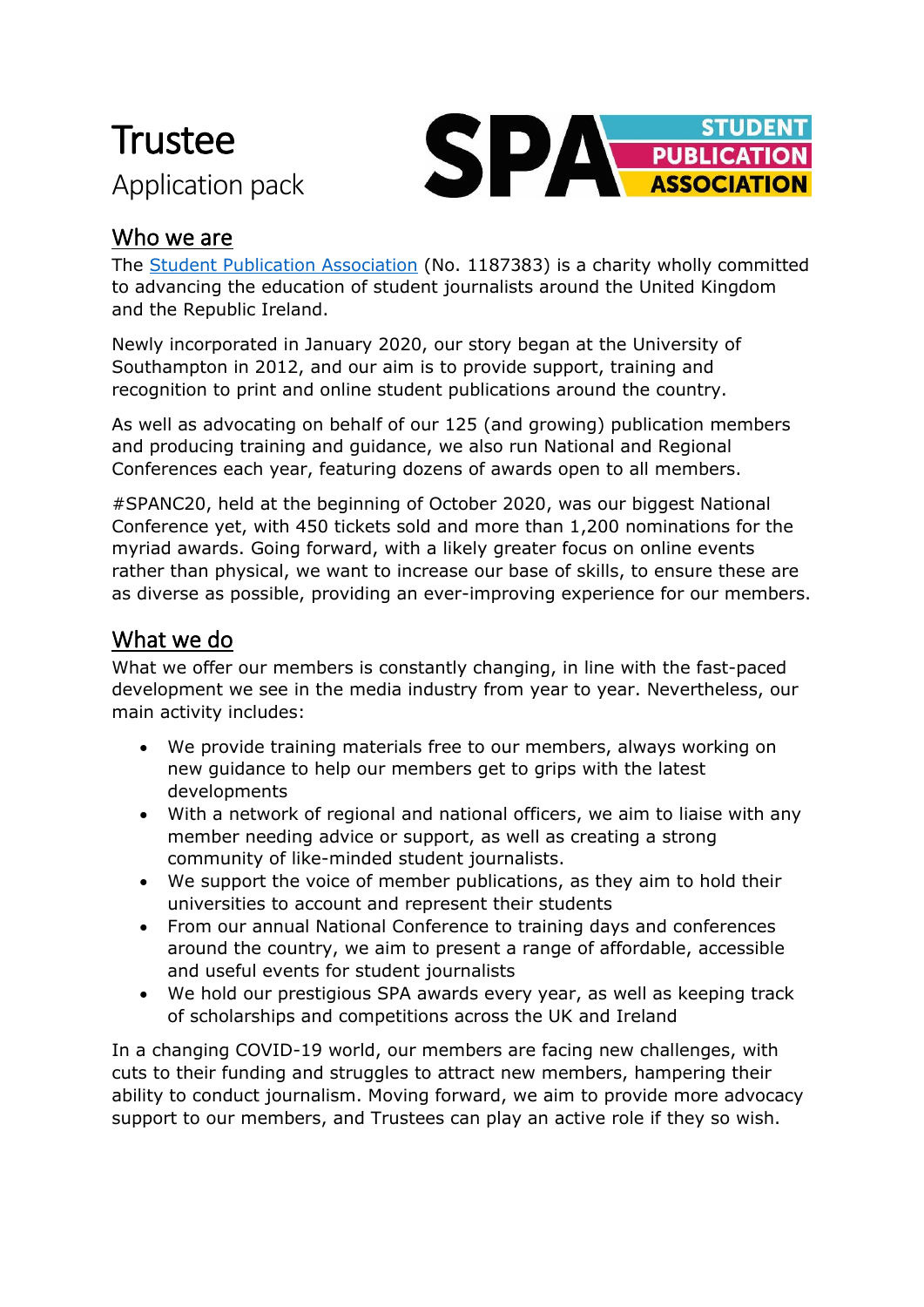#### Role description

The SPA Trustees play a vital role in the governance of our work, ensuring we stay clear in our aims, and everything we do furthers the education of student journalists around the country. Trustees:

- Ensure the SPA is carrying out the purpose for which it was formed
- Make sure the charity is complying with the SPA's governing document and charity law requirements
- Act in the SPA's best interests, taking decisions by bearing in mind both the short and long-term implications
- Manage the SPA's resources responsibly, ensuring they are used only to further our purpose, and aren't over-committed
- Act with reasonable care and skill, giving enough time and thought to ensure you are carrying out your role in the best interests of the SPA
- Ensure the SPA is accountable to the Charity Commission, the SPA's members, and – where necessary – within the charity itself
- When required, assist the Executive Committee, Regional Officers and Project Officers in advocating for members and helping organise our **Conferences**
- Attend meetings of the Executive Committee and Trustees

Expected average time commitment of around 1-2 hours per week, although this may increase during busy periods for the SPA

This role is for an up to three-year term and all activities are being conducted remotely for the time being.

#### Person specification

We are looking to appoint up to three Trustees to our board, widening the base of skills we can draw upon in supporting our members and ensuring that, as a new charity, we are undertaking best practice.

The ideal candidate has a good understanding of the issues facing students, with prior experience of advocacy or student journalism, although it is not essential to currently be working in the field of journalism, media or related industries.

Essential characteristics:

- A commitment to the advancement of student journalism
- An ability and desire to work as part of a dedicated team of volunteers
- Willingness to devote the time and effort necessary to fulfil the duties of the role
- Respects diversity of thought and the benefits of collaboration, whilst being willing to propose alternative ideas or solutions
- Builds and sustains successful working relationships with interested stakeholders

Desirable characteristics for this role include:

- Prior knowledge of charity law or financial management
- Previous experience of student journalism, or advocacy efforts